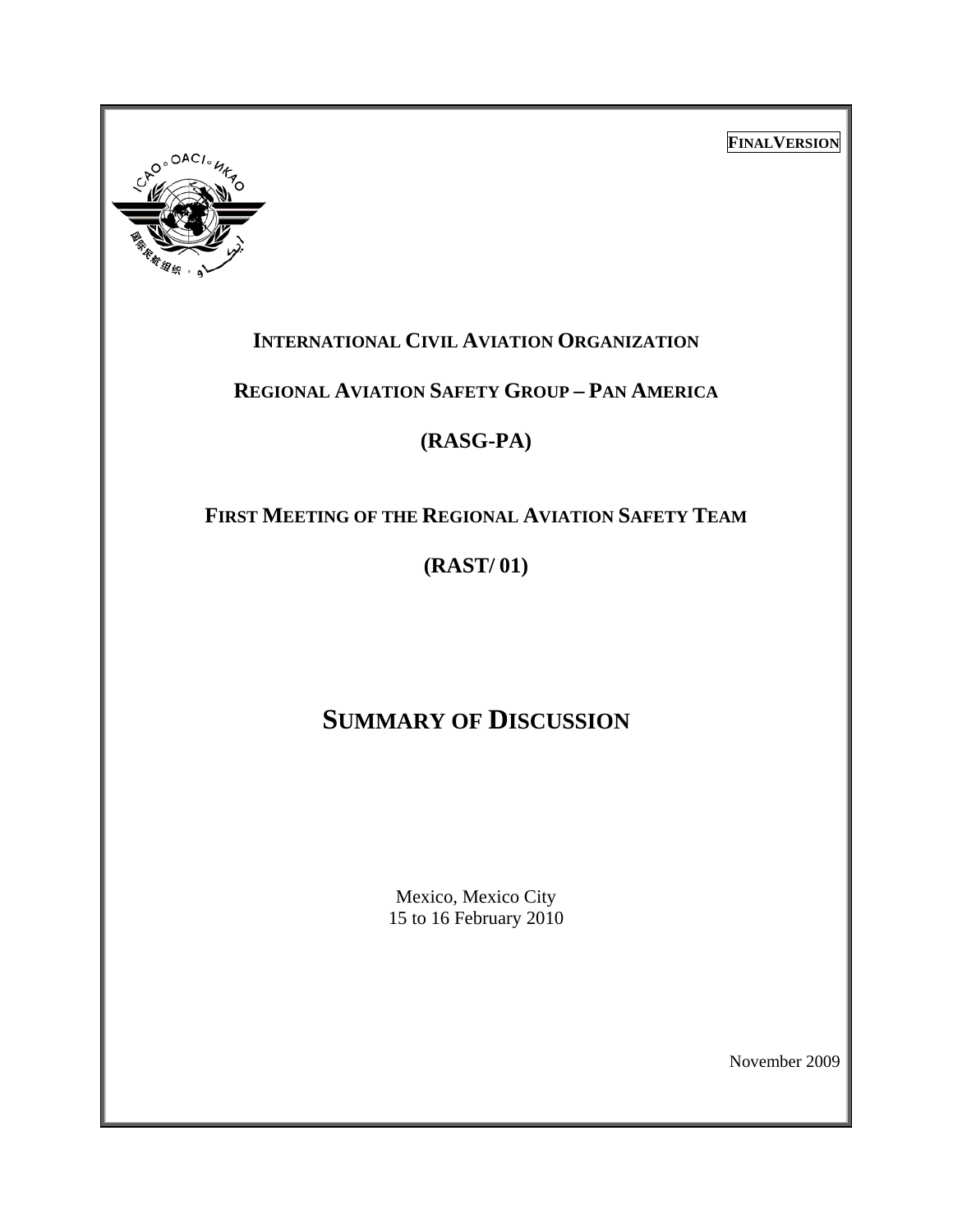#### **1. HISTORICAL**

1.1 The First Meeting of the Regional Aviation Safety Team (RAST/01) was held at the ICAO NACC Office, Mexico City, Mexico, 15-16 February, 2010. Mr. Gerardo Hueto, Industry Safety Strategy Group (ISSG) Representative was elected to serve as Rapporteur for the meeting. Mr. Miguel Marin, ICAO Headquarters, acted as Secretary. The meeting was conducted in English.

1.2 The Meeting was attended by 19 participants from States, international organizations, airlines, airports and manufacturers. An attendance list is provided in **Appendix A**.

1.3 Mrs. Loretta Martin, ICAO NACC Regional Director, and RASG-PA Secretary, welcomed the attendees and thanked them for their support of the RAST. She explained that the RAST was established via the following RASG-PA/02 Meeting Decision:

> *"RASG-PA/02/4: That the RASG-PA establishes a working group (Regional Aviation Safety Team – RAST) to analyze safety risks using the Global Aviation Safety Roadmap process; recommend mitigation measures to address identified risks; prioritize the mitigation measures; and recommend the establishment of projects to RASG-PA for further action".*

1.4 The top three data driven risk areas identified by RASG-PA for the Pan American Regions are: Runway Excursions (RE), Controlled Flight into Terrain (CFIT) and Loss of Control In-Flight (LOC-I).

#### **2. Agenda Items**

#### **2.1 Agenda Item 1: Review and Approval of the Draft Meeting Agenda**

2.1.1 The Meeting reviewed the draft agenda and adopted it as follows:

| Agenda Item 1: | Review and Approval of the Draft Meeting Agenda.                                |
|----------------|---------------------------------------------------------------------------------|
| Agenda Item 2: | RASG-PA Overview.                                                               |
| Agenda Item 3: | Review RAST Terms of Reference (TORs).                                          |
| Agenda Item 4: | Analysis of Controlled Flight into Terrain (CFIT) - #2<br>Identified Risk Area. |
| Agenda Item 5: | Analysis of Loss of Control - In Flight (LOC-I) - #3<br>Identified Risk Area.   |
| Agenda Item 6: | Analysis of Runway Excursions (RE) - #1 Identified Risk<br>Area.                |
| Agenda Item 7: | Other Business.                                                                 |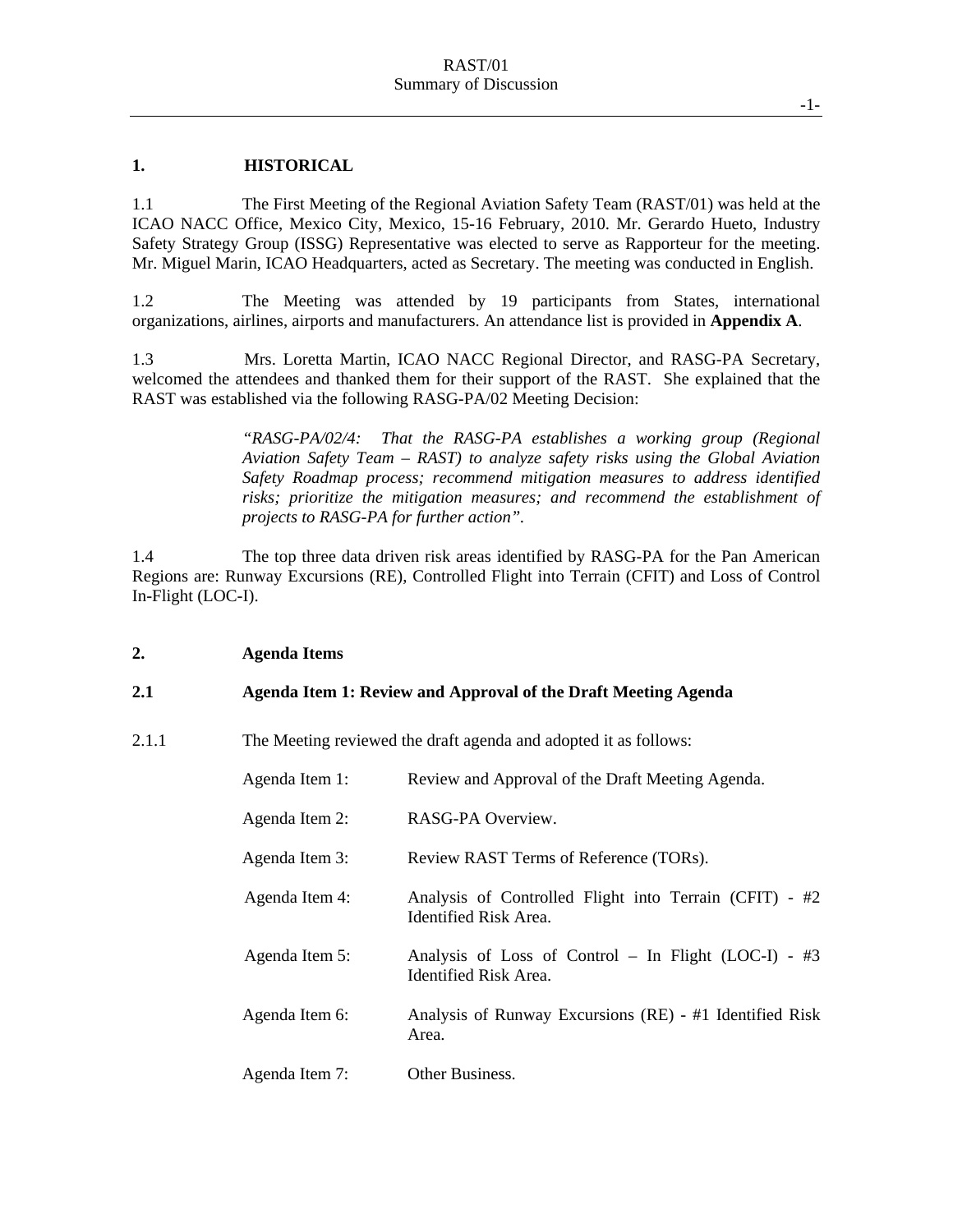#### **2.2 Agenda Item 2: RASG-PA Overview**

2.2.1 The Rapporteur provided a brief introduction on the Regional Aviation Safety Group – Pan America (RASG-PA), for the benefit of those RAST members who had not been previously involved in RASG-PA activities. He highlighted that RASG-PA is the focal point to ensure harmonization and coordination of safety efforts aimed at reducing aviation risks in the North American, Central American, Caribbean (NAM/CAR), and South American (SAM) Regions, and to promote the implementation of resulting safety initiatives by all stakeholders including ICAO, States, International Organizations and the industry.

2.2.2 The RAST Secretary advised the participants that all RASG-PA documentation, reports, training and other useful safety related material may be found on the group's website: http://www.mexico.icao.int/RASGPA.html

#### **2.3 Agenda Item 3: Review of RAST Terms of Reference (TORs)**

2.3.1 The Meeting reviewed the Terms of Reference, and agreed to submit the following to the Executive Steering Committee (ESC) for approval:

#### **a) Purpose of the Regional Aviation Safety Team:**

- Analyze data driven safety risk areas identified by RASG-PA using the Global Aviation Safety Roadmap (GASR) process.
- Recognize possible mitigation measures and provide recommended actions categorized by:
	- I. GSI (Global Safety Initiative) Number;
	- II. RAST Number in the form of RAST-PA/(risk areas)/# (i.e. RAST-PA/CFIT/1);
	- III. Safety Impact (High, Medium or Low);
	- IV. Changeability (Difficult, Moderate and Easy) taking into consideration political will, commitment / consensus, resource requirements, availability for implementation, potential blockers – what conditions exist that could prevent implementation;
	- V. Impact-Changeability (IC) Indicator (P1, P2, P3, etc.);
	- VI. Priority;
	- VII. Champion;
	- VIII. Notes.
- Recommend establishment of achievable projects based on prioritized mitigation measures with well defined deliverables (including metrics to assess the effectiveness of the proposed mitigation actions) and clear time-frames established to the RASG-PA Executive Steering Committee for further action.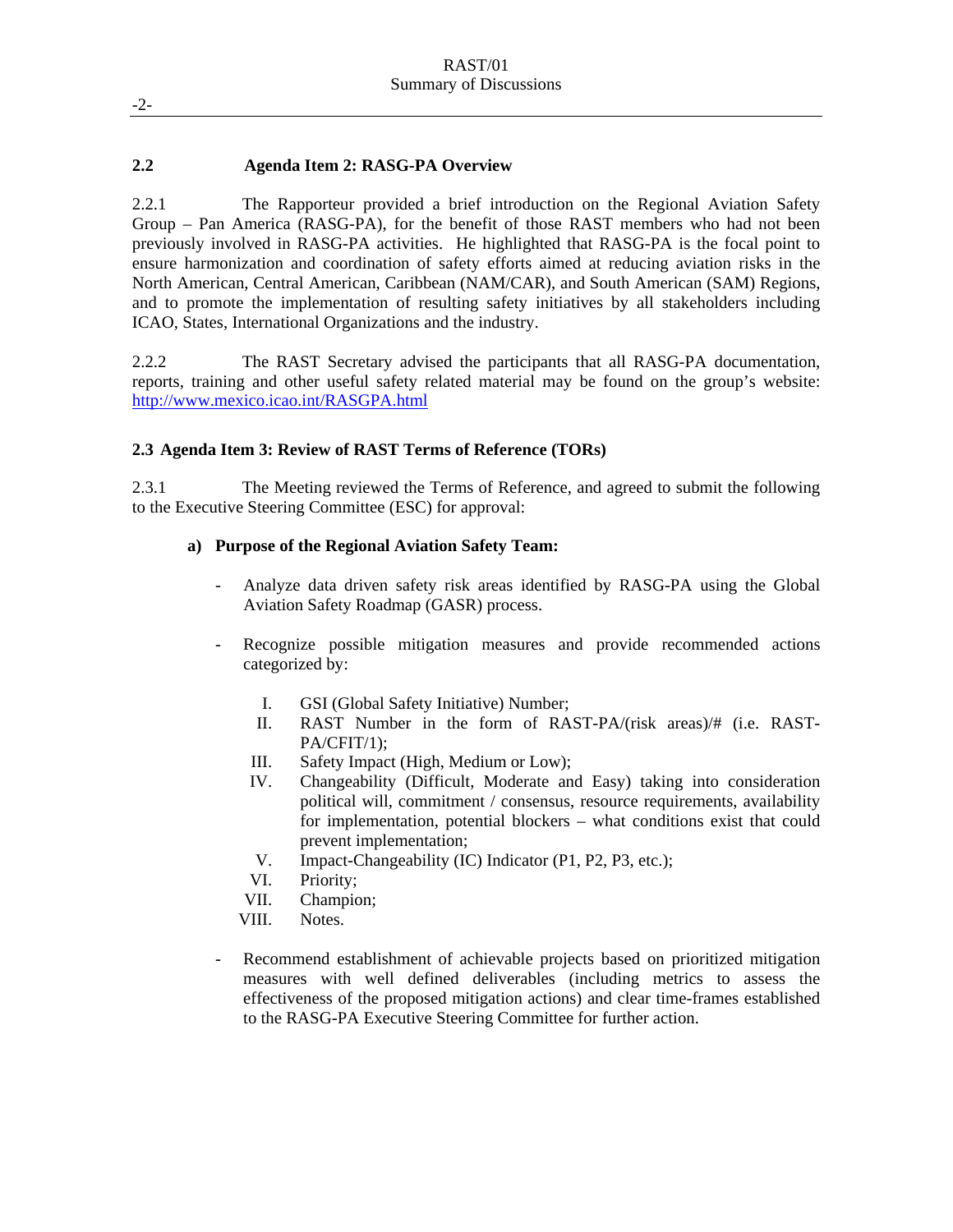#### **b) Membership**:

- ICAO contracting States and Territories of the NACC and SAM Regions;
- International and Regional Organizations;
- Aircraft manufacturers;
- Other representative organizations, or any entity directly involved in aviation safety may be invited to join the work group as a full member or observer as decided by ICAO RASG-PA Secretariat.

#### **c) Roles and Responsibilities:**

- ICAO HQ Support;
- ICAO NACC and SAM Regional Officers Support;
- Workgroup Members Provide technical expertise and collaborate in the development of material as requested by RAST.

#### **2.4 Agenda Items 4, 5 and 6: Identified Risk Areas**

2.4.1 Prior to initiating the analysis of the identified top three data driven risk areas, the Rapporteur delivered a brief presentation on the methodology to be followed based on the Global Aviation Safety Roadmap (GASR) for performing a gap analysis. When determining the safety impact and changeability level (IC) for each recommended safety enhancement action, the Meeting was asked to use the chart in **Appendix B.**

2.4.2 The Meeting reviewed the table that was used by the RASG-PA/02 Meeting for presenting the recommended safety enhancement actions and decided to amend it, in order to be aligned with the Terms of Reference of the RAST, and to include the following columns:

- **a)** *Global Safety Initiatives (GSI) of the ICAO Global Aviation Safety Plan:* to facilitate the planning process of the action;
- **b)** *Reference:* to point out the availability of documentation available including, the *Commercial Aviation Safety Team Safety Enhancements (CAST-SE) reference:* and
- **c)** *Notes:* to explain any detail pertinent to the action.

2.4.3 When determining the content for the time frame column, the meeting elected to define short term as up to 2 years, medium term as 2 to 4 years and long term as more than 4 years with respect to the time required to implement the safety enhancement action strategy from the time it is approved.

2.4.4 The Meeting divided into three ad hoc working groups to address the three data driven risk areas identified by RASG-PA and provide results to the meeting as a whole. The amended template was used by the ad hoc groups. The outcome of each ad hoc group is contained in **Appendices C, D** and **E**.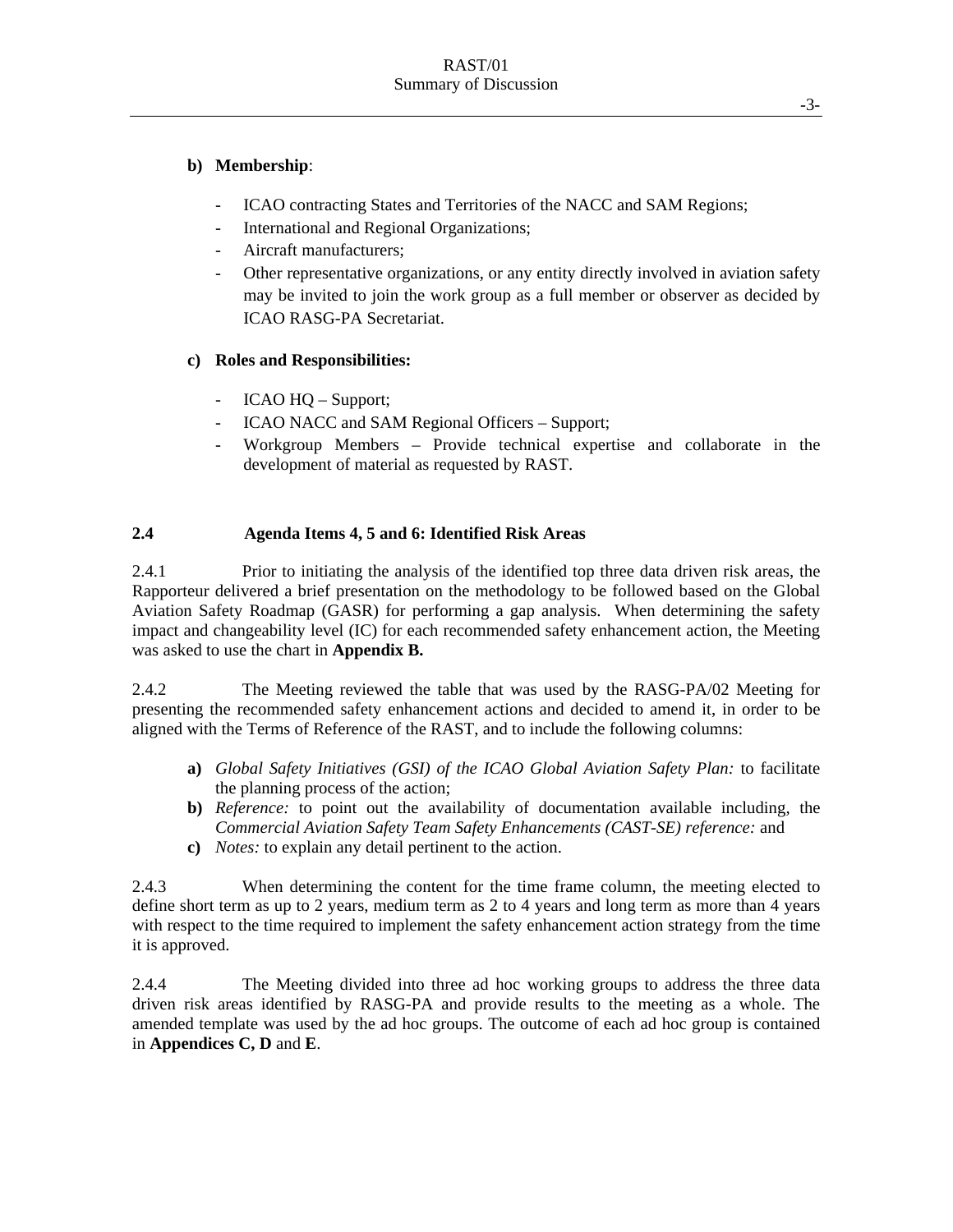2.4.5 Ad hoc group #1 was tasked with the analysis of CFIT, which is the number two Identified Risk Area in Pan America. It was coordinated by Mr. Glenn Michael from the FAA/CAST. This is Agenda Item 4.

2.4.6 The CFIT ad hoc group first evaluated the previous safety enhancement actions that were listed in the RASG-PA/02 report and discussed at length the merit of them. Taking into consideration the aviation culture in the Pan-American region, the group modified some of the existing safety enhancement actions and developed several others to be considered by the meeting as a whole. A total of nine safety enhancement actions for CFIT were developed by this group. The list was then ranked using the Global Aviation Safety Roadmap (GASR) methodology and given a time-frame for implementation. The safety enhancement actions were also referenced to the current global safety initiatives identified by the group. Lastly, the group prioritized each one of the safety enhancement actions according to which one should be accomplished first. The final prioritization was accomplished by RAST as a whole.

2.4.7 The results from this ad hoc group are contained in **Appendix D.** 

2.4.8 Ad hoc group #2 was tasked with the analysis of Loss of Control In-Flight (LOC-I), which is the number three 3 Identified Risk Area in Pan America. It was coordinated by Mr. Gerardo Hueto from ISSG. This is Agenda Item 5.

2.4.9 The LOC-I ad hoc group began the process of identifying possible safety enhancement actions that could have a high impact in Pan America. The group opted to begin by using information contained in the Commercial Aviation Safety Team Safety Enhancements (CAST-SE) as a starting point. Nine safety enhancement actions were identified, three of which had not been considered by CAST. These fell into two general areas: Policy and Procedures, and Training. The group identified that for some of the proposed safety enhancement actions, more preparatory work would be required since guidance material for LOC-I is not abundant. Finally, the group prioritized the safety enhancement actions for the consideration of RAST, pointing out the two areas where significant progress could be attained in the short term.

2.4.10 The results from this ad hoc group are contained in **Appendix E.**

2.4.11 Ad hoc group #3 was tasked with the analysis of Runway Excursions (RE), which is the number one identified Risk Area in Pan America. It was coordinated by Ms. Cindy Granda from ALTA. This is Agenda Item 6.

2.4.12 The RE ad hoc group was tasked with refining and prioritizing the analysis of Runway Excursions (RE) that was started during the workshop at the last RASG-PA/02 Meeting. The group discussed the results from the workshop as described in Appendix A - Agenda Item 6 of the RASG-PA/02 Report. In reviewing the results, the group was able to clarify, define and adjust the scope of the safety enhancement actions, as well as incorporate the standardized categorization criteria as amended by the RAST. The group also prioritized and identified champions for the safety enhancement actions. The group was also able to identify two additional safety enhancement actions regarding training.

2.4.13 The results from this ad hoc group are contained in **Appendix C**.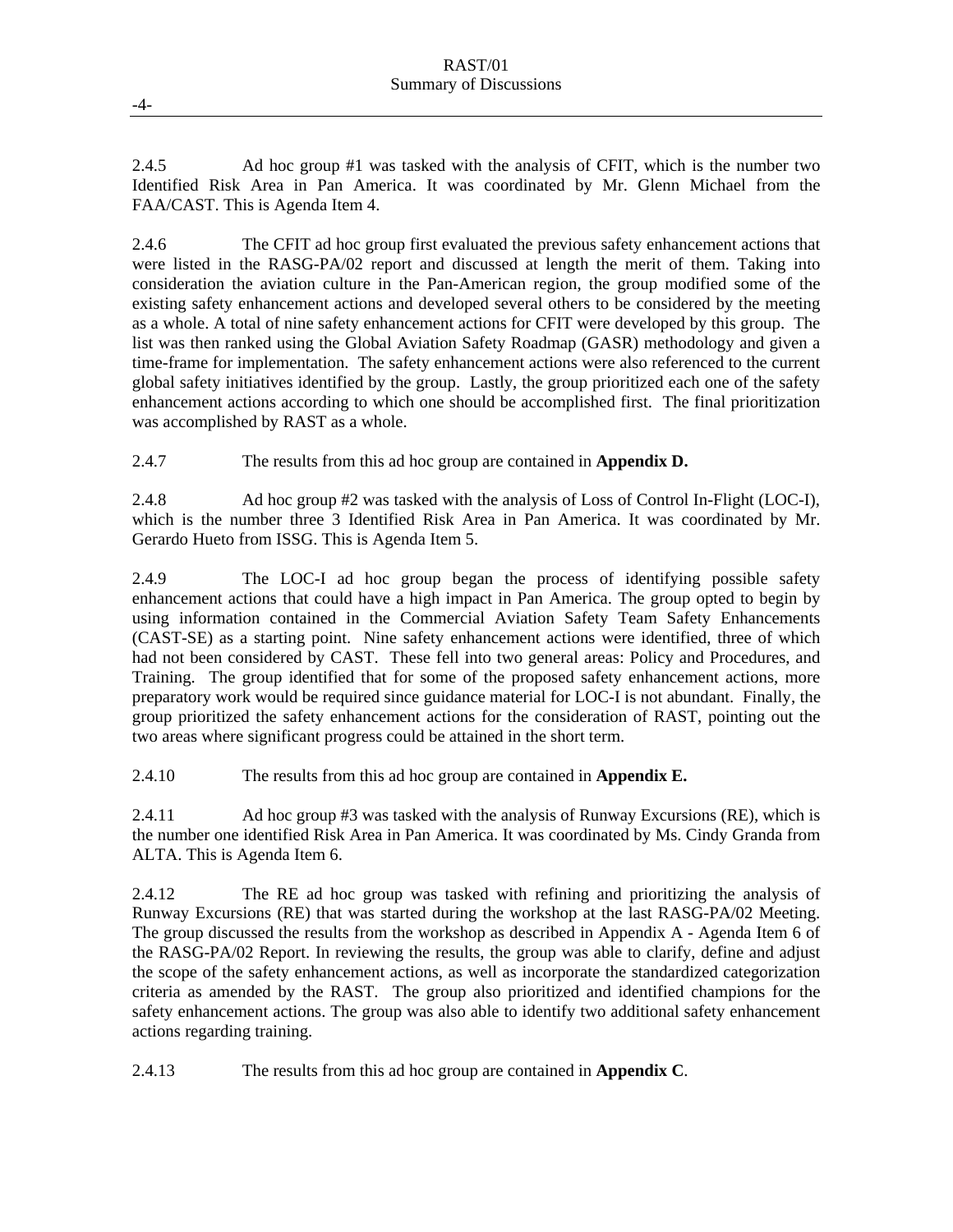2.4.14 The Meeting reconvened into plenary to review the results from the ad hoc groups. The Meeting agreed to identify two safety enhancement actions from each group that would have a high impact in each risk area in the short term. The Runway Excursions (RE) ad hoc group considered three safety enhancement actions since their second choice had two interrelated actions. These safety enhancement actions would then be submitted to the Executive Steering Committee (ESC) for approval to begin the implementation process. With the approval of the ESC, the RAST will move forward to develop detailed implementation action plans, which will be available prior to the First Aviation Safety Summit in Brazil, scheduled for April 2010. However, at least one face to face meeting will be required prior to the Summit.

2.4.15 The Meeting agreed to forward the following safety enhancement actions (seven total) to the ESC from the RASG-PA identified data-driven risk areas:

- **a)** Runway Excursions (RE):
	- 1. RAST-PA/RE/4: Promote pilot adherence to Standard Operating Procedures (SOPs) for approach procedures including the go-around decision making process
	- 2. RAST-PA/RE/9: Promote specific training for pilots and air traffic controllers to avoid unstable approaches
	- 3. RAST-PA/RE/10: Promote specific training for aerodrome personnel regarding maintenance and operations of the runway
- **b)** Controlled Flight into Terrain (CFIT):
	- 1. RAST-PA/CFIT/02: Promote specific Approach and Landing Accident Reduction (ALAR/CFIT) training for pilots
	- 2. RAST-PA/CFIT/04: Promote Crew Resource Management (CRM) / Situational Awareness training for pilots and air traffic controllers
- **c)** Loss of Control In-Flight (LOC-I):
	- 1. RAST-PA/LOC-I/7: Promote LOC training Advanced maneuvers
	- 2. RAST-PA/LOC-I/9: Promote LOC training Pilot monitoring policies and procedures for the operator and training program for flight crews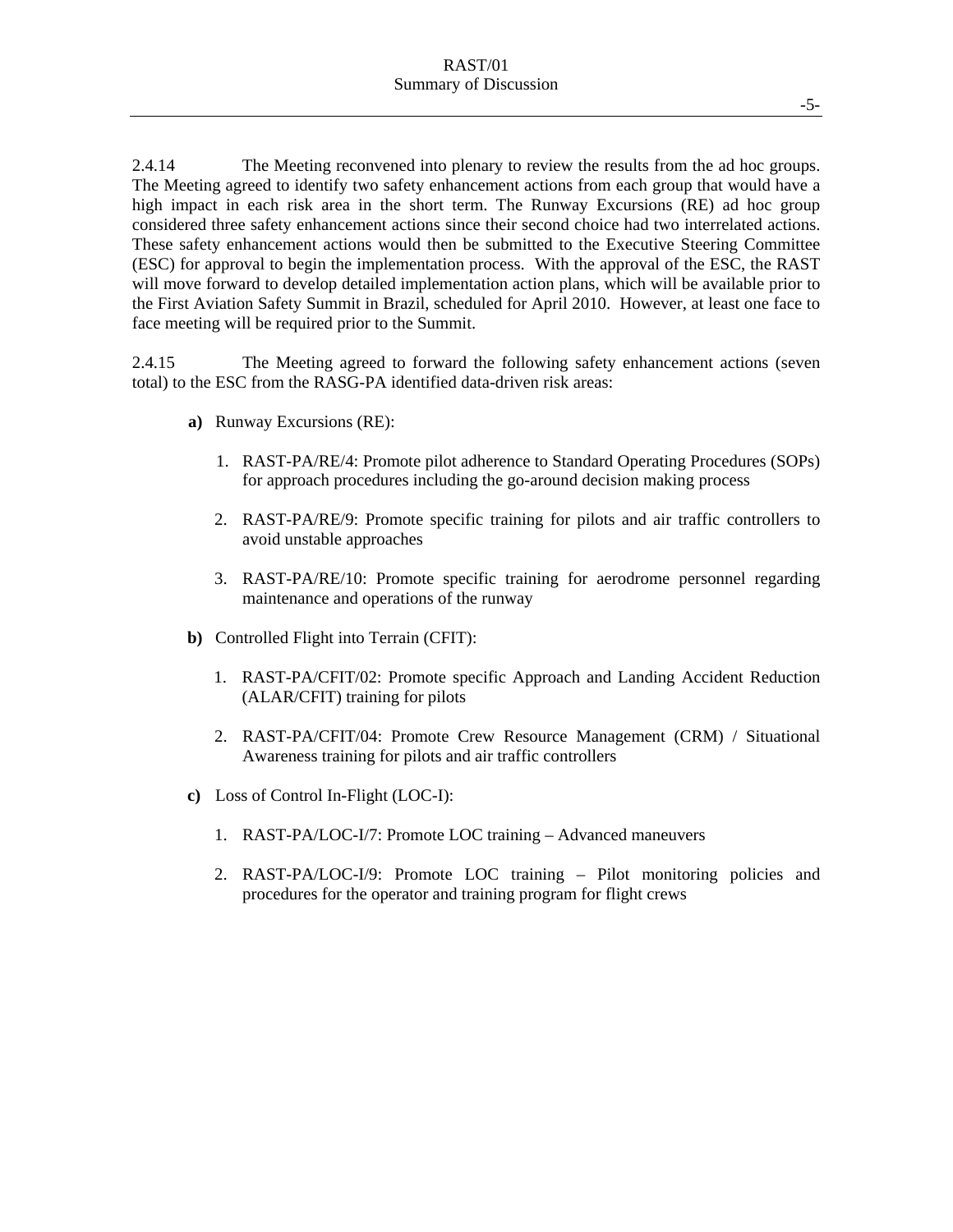#### **2.5 Other Business**

2.5.1 The First RASG-PA/ALTA Pan American Aviation Safety Summit: ALTA reviewed the draft agenda for the first RASG-PA/ALTA Pan America Aviation Safety Summit, and briefed the RAST that the first day and a half of the Summit will be conference style to allow for speakers and panels to address the safety issues in the Pan American regions. The remainder of the seminar will be focused on training, which addresses the top safety risk areas for the regions. The Meeting was invited to provide suggestions and comments regarding the Summit agenda. ALTA also solicited for additional sponsors to help defray the cost of the Summit. ALTA encouraged RAST members to register as soon as possible pointing out that it can be done online. The website for the Aviation Safety Summit is: www.alta.aero/safety/2010/home.php or follow the link from the RASG-PA website: http://www.mexico.icao.int/RASGPA.html

2.5.2 Future RAST Meetings: The Meeting agreed it was important to continue to develop detailed implementation plans for the safety enhancement actions that were identified during this event. In addition, the Meeting felt it would be a major opportunity to promote the implementation plans during the forthcoming Aviation Safety Summit in Brazil. In order to complete this task, the Meeting agreed to have a follow up meeting during the first week of April 2010, in Miami, USA. The location would take advantage of a RASG-PA GSI/12 work group meeting being held the same week in Miami. This work group consists of some of the same members of the RAST, which would reduce the need to travel for a few of the RAST members.

#### **3. Summary of Executive Steering Committee (ESC) Recommended Actions**

3.1 The ESC is invited to note the progress of the RAST as detailed in the summary of discussions and,

- a) approve the Terms of Reference, noting that the Meeting considered that the most efficient method for RAST to complete its tasks would be to report directly to the ESC;
- b) note the recommended safety enhancements actions for each of the data driven risk areas identified by RASG-PA;
- c) approve the top seven safety enhancement actions identified in section 2.4.15 of this document, to the next level (detailed implementation plans);
- d) note the follow up meeting of RAST during the first week of April 2010 in Miami, USA.

--------------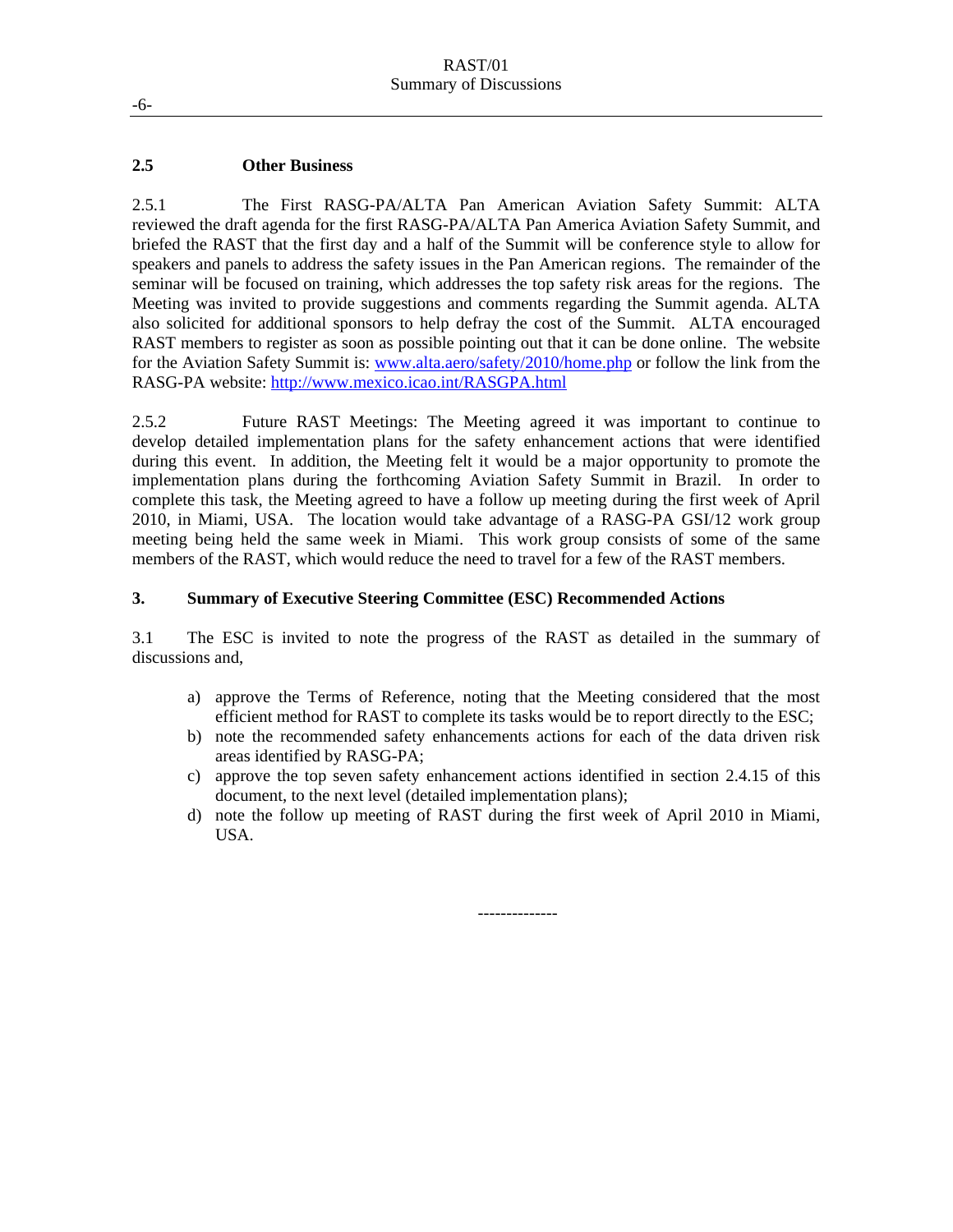#### RAST/01 Appendix A to the Summary of Discussions

### **LIST OF PARTICIPANTS**

| <b>Name</b>               | <b>Position/Administration</b>                                                                          | Email                            | <b>State/Organization</b>                                              |
|---------------------------|---------------------------------------------------------------------------------------------------------|----------------------------------|------------------------------------------------------------------------|
| Christian Cedillo         | Subdirector de Seguridad Aérea<br>Dirección General de Aeronáutica<br>Civil                             | ccedillo@sct.gob.mx              | México                                                                 |
| Mario Sánchez             | Subdirector de Normas / DGASA,<br>Dirección General de Aeronáutica<br>Civil                             | msanchezh@sct.gov.mx             | México                                                                 |
| <b>Glenn Michael</b>      | Manager International Operations,<br>Comercial Aviation Safety Team,<br>Federal Aviation Administration | glenn.w.michael@faa.gov          | <b>United States</b>                                                   |
| Kyle Olsen                | <b>Aviation Safety Advisor</b>                                                                          | kyleolsen104@gmail.com           | <b>United States</b>                                                   |
| <b>Eric Mayett</b>        | Gerente de Seguridad Aérea                                                                              | emayett@aeromexico.com.mx        | Aeromexico                                                             |
| Jorge Gómez               | <b>Flight Safety Manager</b>                                                                            | igomezl@aeromexico.com.mx        | Aeromexico                                                             |
| Susana González           | <b>Safety Expert</b>                                                                                    | sgonzalezm@asa.bog.mx            | Aeropuertos y<br>Servicios Auxiliares<br>(ASA)                         |
| Salvador Lizana           | <b>Safety Consultant</b>                                                                                | smlizanap@asa.gob.mx             | Aeropuertos y<br>Servicios Auxiliares<br>(ASA)                         |
| Gilberto Vázquez          | Estudios Aeronáuticos                                                                                   | gmvazqueza@asa.gob.mx            | Aeropuertos y<br>Servicios Auxiliares<br>(ASA)                         |
| Gerard Guyot              | <b>Aeronautical Consultant</b>                                                                          | guyot.sfo@aeroconseil.com        | <b>AIRBUS</b>                                                          |
| <b>Mike Preis</b>         | Safety Manager / FLT Flight<br><b>Instructor - TCE</b>                                                  | mike.preis@airbus.com            | <b>AIRBUS</b>                                                          |
| Alex de Gunten            | <b>Executive Director</b>                                                                               | adegunten@alta.aero              | <b>ALTA</b>                                                            |
| Cindy Granda              | <b>Safety Assistant</b>                                                                                 | cgranda@alta.aero                | <b>ALTA</b>                                                            |
| Gerardo Hueto             | Program Manager, Regional Safety                                                                        | gerardo.m.hueto@boeing.com       | <b>BOEING</b>                                                          |
| René Sánchez              | <b>Inspector ATM</b>                                                                                    | rgsanchez@cocesna.org            | COCESNA/ACSA                                                           |
| Rolando Ramírez           | Operations Inspector                                                                                    | Rolando.ramirez@cocesna.org      | COCESNA/ACSA                                                           |
| Rodrigo Bruce<br>Magallón | President                                                                                               | bruce.magallon@coctam.org.<br>mx | Colegio de<br>Controladores de<br>Tránsito Aéreo de<br>México (COCTAM) |
| Adrián Martínez           | Vice-president                                                                                          | adrian_320@hotmail.com           | Colegio de Pilotos<br>de México                                        |
| Germán Díaz               | <b>EVP CAR/SAM</b>                                                                                      | atecnicos@aspa.org.mx            | <b>IFALPA</b>                                                          |
| Loretta Martin            | <b>Regional Director</b>                                                                                | lmartin@mexico.icao.int          | <b>ICAO NACC</b>                                                       |
| Miguel Marin              | Safety Officer                                                                                          | mmarin@icao.int                  | <b>ICAO HQ</b>                                                         |
| Adolfo Zavala             | ATM/2 Officer                                                                                           | azavala@mexico.icao.int          | <b>ICAO NACC</b>                                                       |
| Eduardo Chacin            | <b>Regional Officer Flight Safety</b>                                                                   | echacin@mexico.icao.int          | <b>ICAO NACC</b>                                                       |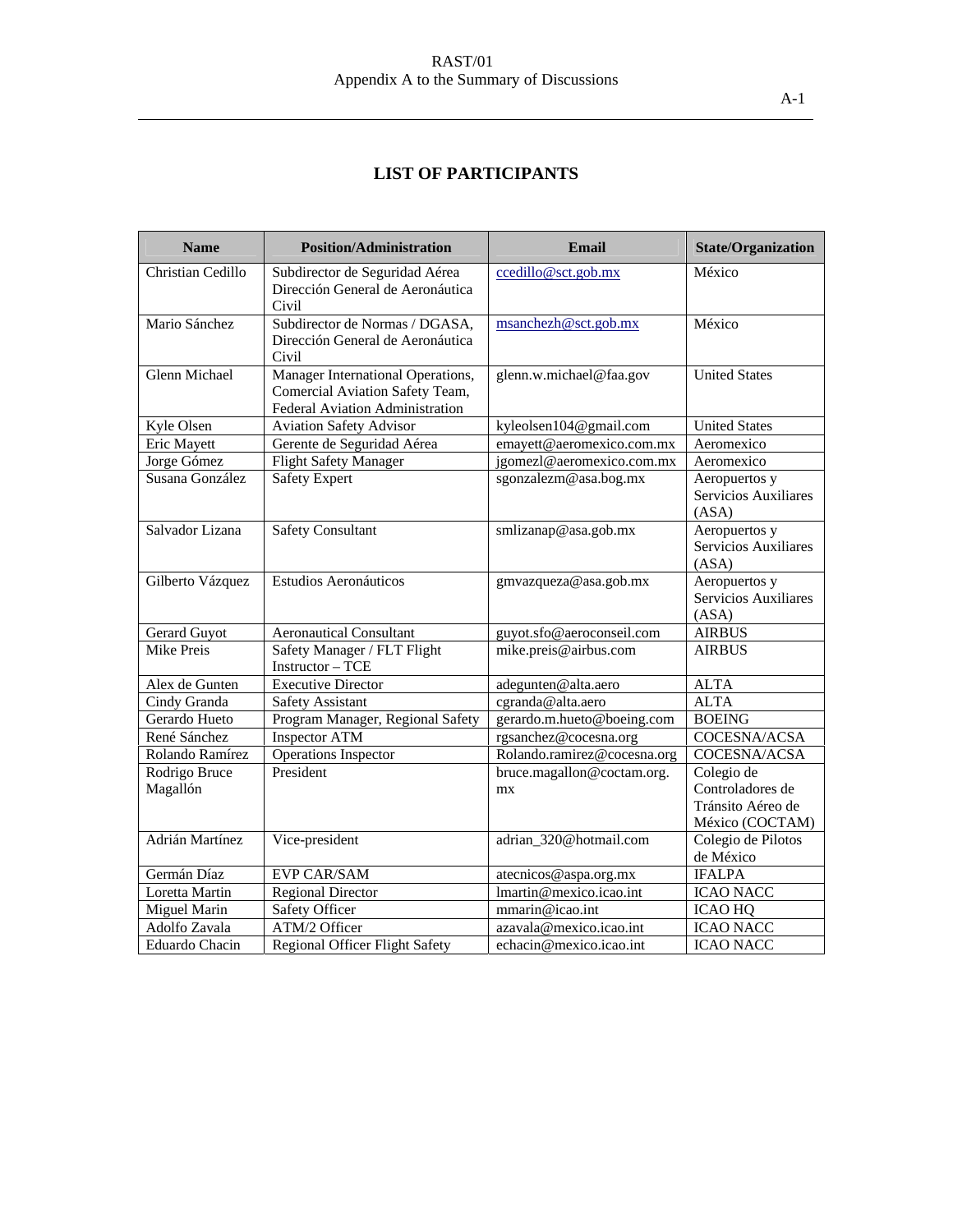#### **PROCEDURE FOR DETERMINING THE CHANGEABILITY**

Steps:

- Using the group knowledge, determine the difficulty in implementing each recommended safety action
- Rate each action according to the following scale:
	- 1. Difficult to implement
	- 2. Moderate effort required to implement
	- 3. Little or no effort required to implement
- When rating each item, consider the following:
	- o Political will/commitment/consensus
	- o Resource requirements/availability for implementation
	- o Potential blockers what conditions exist that could prevent implementation



#### **SAFETY IMPACT**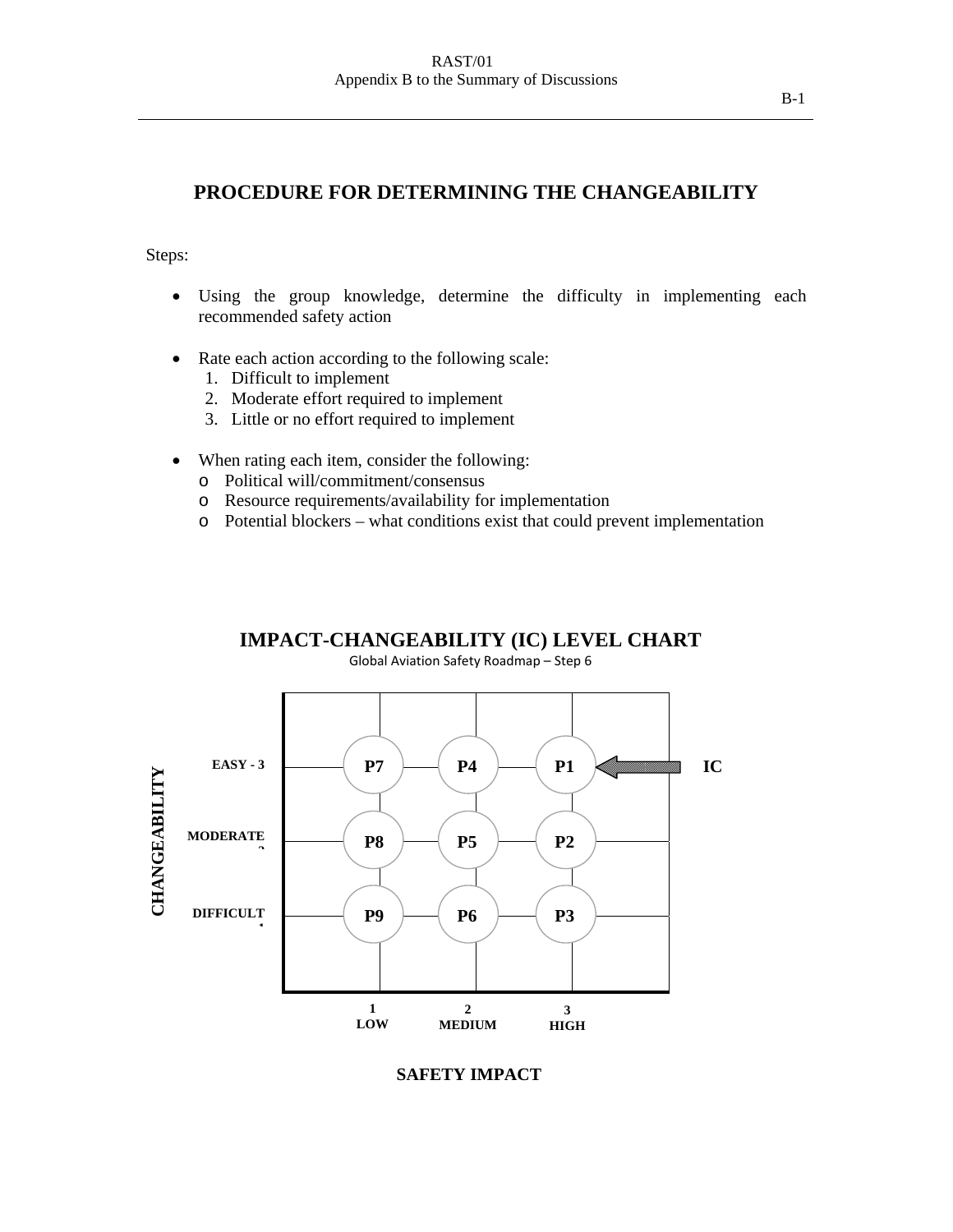| <b>APPENDIX C</b>             |                                                                                                                                                              |                 |                                                                                                                                                                                                                                                                                                                    |                      |               |                |                 |                 |                   |                                                                                                                                                                                                                                                        |
|-------------------------------|--------------------------------------------------------------------------------------------------------------------------------------------------------------|-----------------|--------------------------------------------------------------------------------------------------------------------------------------------------------------------------------------------------------------------------------------------------------------------------------------------------------------------|----------------------|---------------|----------------|-----------------|-----------------|-------------------|--------------------------------------------------------------------------------------------------------------------------------------------------------------------------------------------------------------------------------------------------------|
| <b>RUNWAY EXCURSIONS (RE)</b> |                                                                                                                                                              |                 |                                                                                                                                                                                                                                                                                                                    |                      |               |                |                 |                 |                   |                                                                                                                                                                                                                                                        |
| <b>RAST Number</b>            | <b>Safety Enhancement Action</b>                                                                                                                             | <b>GSI</b>      | Reference                                                                                                                                                                                                                                                                                                          | <b>Safety Impact</b> | Changeability | Indicator      | <b>Priority</b> | <b>Champion</b> | <b>Time Frame</b> | <b>Notes</b>                                                                                                                                                                                                                                           |
| <b>RAST-PA/RE/04</b>          | Promote the adherence of pilots<br>to Standard Operating<br>Procedures (SOPs) for approach<br>procedures including the go-<br>around decision making process | 9               | Boeing: Landing<br>on Slippery<br>Runways; FSF:<br>Runway<br><b>Excursion Tool</b><br>Kit; Airbus: Tools<br>for landing<br>distance<br>determination;FA<br>A Advisory<br>Circular - AC 121-<br>195-1A Landing<br>on Wet Runways;<br>FAA AC 120-71A<br>SOPs for pilots<br>(Appendix 2,<br>Stabilized<br>Approaches) | High                 | Easy          | P1             | -1              | <b>ALTA</b>     | Short             | Keep in mind that there is no contradiction with the<br>pressure for pilots in the subsequent flight analysis.                                                                                                                                         |
| <b>RAST-PA/RE/09</b>          | Promote specific Training for<br>pilots and air traffic controllers to<br>avoid unstabilized approaches                                                      | $\mathbf{Q}$    | FSF: ALAR Tool<br>Kit; Honeywell<br>Stabilized<br>Approach Monitor<br>for pilots                                                                                                                                                                                                                                   | High                 | Easy          | P1             | $\overline{2}$  | <b>ACSA</b>     | Short             | Pressure to controllers and pilots (efficiency, zero<br>tolerance for unstabilized approahces). Training<br>focused on risk management                                                                                                                 |
| <b>RAST-PA/RE/10</b>          | Promote specific training for<br>aerodrome personnel regarding<br>maintenance and operations of<br>the runway                                                | 9               | Annex 14, Doc<br>9137 ICAO                                                                                                                                                                                                                                                                                         | High                 | Easy          | P1             | 2               | <b>ASA</b>      | Short             | ASA will provide training information                                                                                                                                                                                                                  |
| <b>RAST-PA/RE/08</b>          | Guidance in maintaining runway<br>in accordance with Annex 14                                                                                                | $\overline{1}$  | Annex 14, Doc<br>9137 ICAO                                                                                                                                                                                                                                                                                         | High                 | Easy          | P1             | 3               | ACI-LAC         | Short             |                                                                                                                                                                                                                                                        |
| <b>RAST-PA/RE/05</b>          | Timely notification about runway<br>conditions by AIS and ATS                                                                                                | 1               |                                                                                                                                                                                                                                                                                                                    | High                 | Easy          | P1             | $\overline{4}$  | <b>IFATCA</b>   | Short             | Lack of harmonized process of measuring and<br>informing to get a real assessment. Adhere only to<br>the ICAO form of identificatioin (ICAO standard<br>phraseology). Real reports from ATC, not only<br>based on the report of the previous aircraft. |
| <b>RAST-PA/RE/07</b>          | Implement risk management<br>measures taking into<br>consideration the ones contained<br>in ALAR                                                             | $7\overline{ }$ | Doc 9859 ICAO:<br>FSF ALAR took<br>kit                                                                                                                                                                                                                                                                             | High                 | Easy          | P1             | 5               | <b>IFALPA</b>   | Short             |                                                                                                                                                                                                                                                        |
| <b>RAST-PA/RE/01</b>          | Stabilized approaches (PBN<br>Implementation)                                                                                                                | 12              | <b>ICAO PBN</b><br>Manual Doc 9613                                                                                                                                                                                                                                                                                 | High                 | Difficult     | P <sub>3</sub> | 6               | <b>ANSP</b>     | Long              | Focus on vertical guidance                                                                                                                                                                                                                             |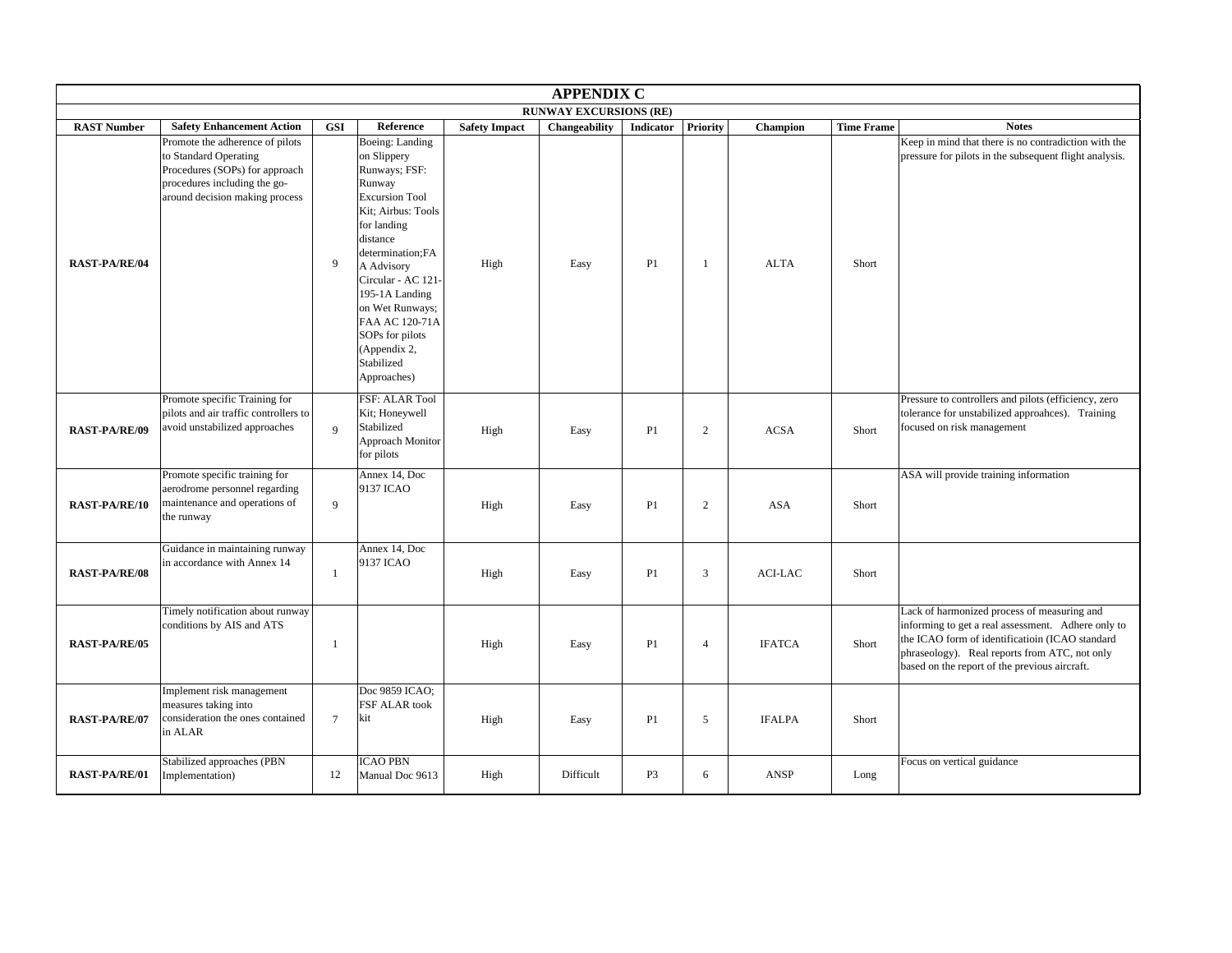| <b>RAST Number</b>   | <b>Safety Enhancement Action</b>                                              | GSI | Reference                                                          | <b>Safety Impact</b> | Changeability | Indicator | Priority | Champion | <b>Time Frame</b> | <b>Notes</b>                                                                                                                                                                                                    |
|----------------------|-------------------------------------------------------------------------------|-----|--------------------------------------------------------------------|----------------------|---------------|-----------|----------|----------|-------------------|-----------------------------------------------------------------------------------------------------------------------------------------------------------------------------------------------------------------|
| <b>RAST-PA/RE/02</b> | Implementation RESA - Runway<br>End Safety Area (Where<br>possible)           | 12  | <b>FAA AC 150</b><br>5300-13 Airport<br>Design; AC 150<br>5340-30C | High                 | Difficult     | <b>P3</b> |          | CAAs     | Long              | As essment of physical space and other technical<br>features for deployment. Be aware of audits to come<br>(Investment vs. Profitability). This will not prevent<br>runway excursions but reduce the fatalities |
| <b>RAST-PA/RE/06</b> | Improve runway conditions in<br>accordance with Annex 14                      |     | Annex 14 ICAO                                                      | High                 | Difficult     | <b>P3</b> | 8        | CAAs     | Long              | Get from ICAO the USOAP results on the AGA area<br>of the audited States, so the discrepancies can be<br>shown, and they will be helpful for improving<br>runway conditions in a faster way.                    |
| <b>RAST-PA/RE/03</b> | Implement EMAS - Engineering<br>Material Arresting System<br>(Where possible) | 12  | <b>FAA AC 150</b><br>5220-20A EMAS                                 | High                 | Difficult     | <b>P3</b> | 9        | CAAs     | Long              | Inclusion of EMAS in ICAO-Annex 14. This will not<br>prevent runway excursions but reduce the fatalities.                                                                                                       |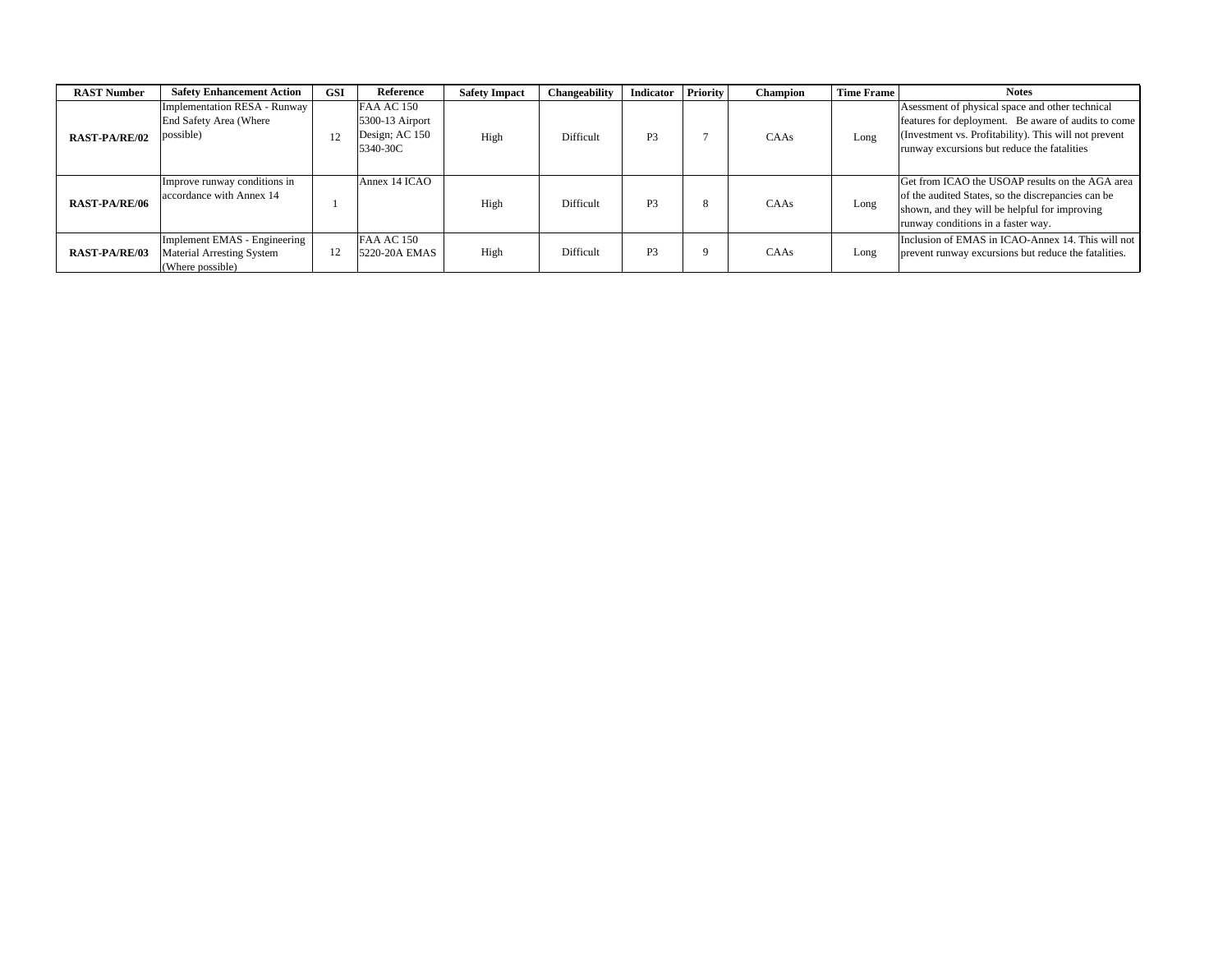#### **RAST Number**Safety Enhacement Action GSI Reference Safety Impact Changeability Indicator Priority Champion Time Frame Notes **RAST-PA/CFIT/02**Promote specific ALAR/CFIT Training for Pilotsв против при в 19 деном при в 9 деном при в 9 деном при в 9 деном при в 9 деном при в 9 деном при в 9 деном пр CAST SE-12, ALAR Toolkit, FSF CFIT Training Medium Moderate P5 1 AIRLINES Short **RAST-PA/CFIT/04**Promote CRM/Situational Awareness for pilots and air traffic controllers 12CAST SE -11, SE-46, SE-47 Medium Moderate P5 2 CANSO State<br>(Airlines/ANSP) Medium ATC training in this area has already been developed. To include review of actual events when possible. **RAST-PA/CFIT/01**TAWS - Terrain Awareness and Warning System Implementation (software load to 218 or greater plus GPS) 12CAST SE-1, CAST SE-120 High Difficult P3 3 ICAO Long TAWS is ICAO Standard**RAST-PA/CFIT/03**Fatigue Risk Management Training 9Transport Canada, ICAO Medium Moderate P5 4 IFALPA Short ICAO Standard being developed **RAST-PA/CFIT/05**Marketing CFIT Prevention 10 Medium Easy P4 5 RASG-PA (States/Airlines) Short Visual training aids have high fidelity **RAST-PA/CFIT/06**Review SOPs - Standard Operating Procedures for Flight Crews (specific to CFIT procedures) 1 CAST SE-2; Boeing CFIT Training for Pilots; FSF ALAR Tool Kit CAST SE-9Low Easy P7 6 Airline Short **RAST-PA/CFIT/07**Minimum Safe Altitude Warning System (MSAW) 2 12 Medium Difficult P6 7 ANSP (States) Long Would provide extra layer of safety that would exist outside the cockpit **RAST-PA/CFIT/08**FOQ/FOM and ASAP Programs 12CAST SE-10 High Difficult P3 8 Airline Long This can be accomplished by individual airlines without state approval **RAST-PA/CFIT/09**ACARS System for ATIS disseminationn 12 | Low Difficult | P9 | 9 | Airline (ANSP) | Long Enable pilots to obtain ATIS information at much longer range than VHF

#### **CONTROLLED FLIGHT INTO TERRAIN (CFIT) APPENDIX D**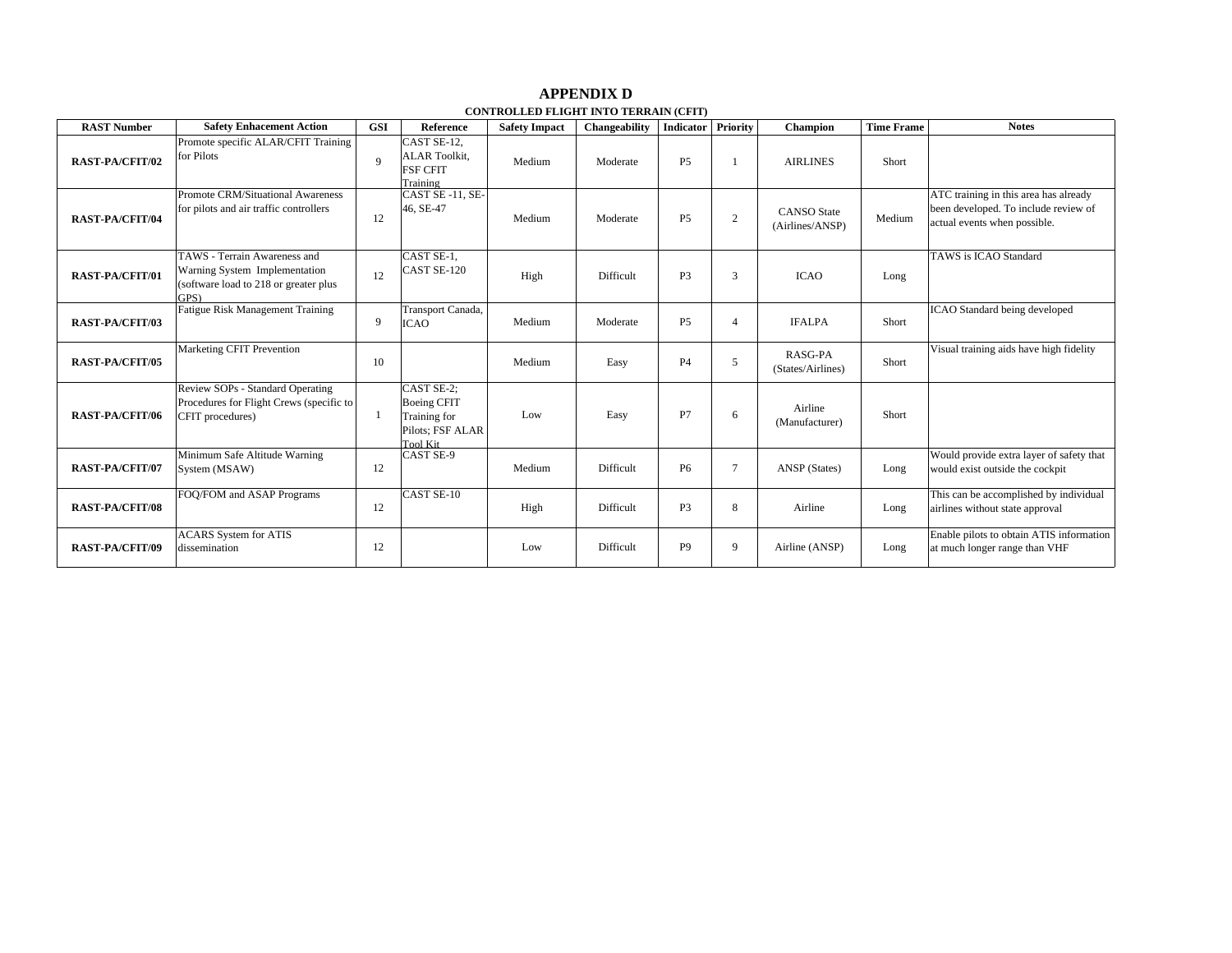#### **APPENDIX E LOSS OF CONTROL IN-FLIGHT (LOC-I)**

| <b>RAST Number</b> | <b>Safety Enhancement</b><br><b>Action</b>                                                                                | <b>GSI</b>     | <b>Reference</b> | <b>Safety</b><br><b>Impact</b> | <b>Changeability</b> Indicator |                | Priority       | <b>Champion</b>                       | <b>Time Frame</b> | <b>Notes</b>                                                                                                                                                                                                                                                                                                                                                                                                                                                                                                                                                                                                                                                                                                                                                                                                                                                                                                                                                                                                                      |
|--------------------|---------------------------------------------------------------------------------------------------------------------------|----------------|------------------|--------------------------------|--------------------------------|----------------|----------------|---------------------------------------|-------------------|-----------------------------------------------------------------------------------------------------------------------------------------------------------------------------------------------------------------------------------------------------------------------------------------------------------------------------------------------------------------------------------------------------------------------------------------------------------------------------------------------------------------------------------------------------------------------------------------------------------------------------------------------------------------------------------------------------------------------------------------------------------------------------------------------------------------------------------------------------------------------------------------------------------------------------------------------------------------------------------------------------------------------------------|
| RAST-PA/LOC-I/7    | Promote LOC Training<br>Advanced maneuvers                                                                                | 9              | CAST SE 31       | High                           | Moderate                       | P2             | 1              | ALTA (RASG-<br>PA,<br>Manufacturers)) | Short             | Advanced Maneuvers Training (AMT) refers to<br>training to prevent and recover from hazardous flight<br>conditions outside of the normal flight envelope.<br>Examples include in-flight upsets, stalls, ground<br>proximity and wind shear escape maneuvers, and<br>inappropriate energy state management conditions.<br>This safety enhancement collects and provides<br>advanced maneuver training material and encourages<br>operators to use these materials to implement<br>advanced maneuver ground and flight training using<br>appropriate flight training equipment. Emphasis<br>should be given to stall onset recognition and<br>recovery, unusual attitudes, upset recoveries, effects<br>of icing, energy awareness and management, and<br>causal factors that can lead to loss of control.<br>Additionally, research should be conducted to<br>determine how existing flight simulation devices may<br>be used effectively in AMT. ALTA will distribute<br>recommended materials and information to its<br>members. |
| RAST-PA/LOC-I/9    | Promote LOC Training<br>Pilot monitoring<br>policies and procedure<br>for the operator and<br>training program for<br>max | 9              | CAST SE 26       | High                           | Easy                           | P <sub>1</sub> | $\overline{c}$ | <b>IFALPA</b>                         | Short             | Pilot Monitoring policies and procedure for the<br>operator and training program for crews.                                                                                                                                                                                                                                                                                                                                                                                                                                                                                                                                                                                                                                                                                                                                                                                                                                                                                                                                       |
| RAST-PA/LOC-I/6    | LOC Training - Human<br>factors and automation                                                                            | 9              | SE 30            | High*                          | Moderate*                      | P2             | 3              | ALTA (RASG-<br>PA)                    | Short             | To reduce loss of control accidents, air carriers will<br>be encouraged to adopt consensus policies and<br>procedures relating to mode awareness and energy<br>state management, as appropriate to their respective<br>operations. ALTA will distribute recommended<br>materials and information to its members.                                                                                                                                                                                                                                                                                                                                                                                                                                                                                                                                                                                                                                                                                                                  |
| RAST-PA/LOC-I/2    | Policies and procedures<br>to prevent LOC -<br>Prioritization of safety<br>information                                    | $\overline{7}$ | CAST SE 27       | Medium                         | Easy                           | P4             | $\overline{4}$ | RASG-PA                               | Short             | <b>OPERATORS</b><br>This safety enhancement identifies or develops and<br>implements methods for operators, regulators, and<br>manufacturers to prioritize safety-related decisions<br>(SMS related).<br>The project will improve methods of risk assessment<br>for operational issues related to service bulletins,<br>aircraft accident/incident analysis, flight-critical<br>safety information, and recurring intermittent failures<br>related to dispatch.<br><b>STATES</b><br>Verify that Policies and Procedures are in place and                                                                                                                                                                                                                                                                                                                                                                                                                                                                                          |